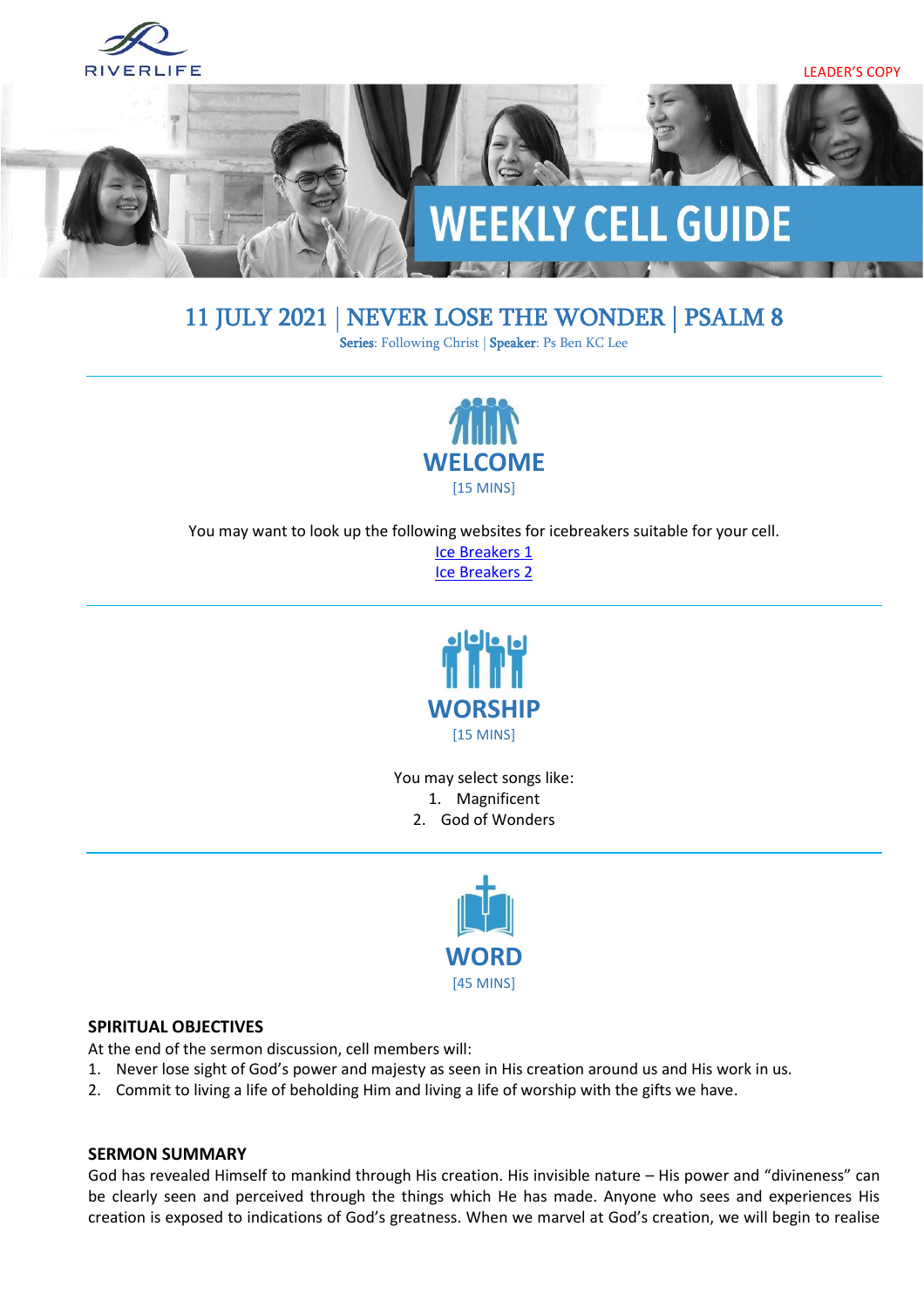(like King David in Psalm 8) how insignificant we are. In spite of our insignificance as compared to the whole of God's creation, God still chooses to reach out to us and love us as His children. That shows us how great His love is! Our only appropriate response towards God then is worship – using the gifts God has blessed us with to magnify His glory while we are here on this earth!

# **SERMON RECAP**

Note: *This sermon is in line with Chapter 1 of Crazy Love*

# **1. Introduction**

Why did God put mankind on planet earth? If we can answer this, we can then answer why we are here on earth.

# **2. The Majesty of God (v.1-2)**

- His greatness (v.1a)
	- o Although God is eternal and above His creation, He chooses to enter into a covenant with us to be our King.
	- o God is powerful, yet He is relational and near to us.
- $\blacksquare$  His glory (v.1b)
	- o Above all of creation is the glory of God.
	- o Creation itself cannot contain God's glory.
- Glory to be praised by mankind  $(v.2)$ 
	- o [Matthew 21:16](https://www.biblegateway.com/passage/?search=Matthew+21%3A16&version=ESV)
	- o God's enemies oppose God, preventing Him from receiving glory.
	- o Our hearts easily grow cold, and our focus returns to the temporal, the things of the flesh.
	- o When we come before God daily, we are propelled to worship God and to ascribe glory to Him.

# **3. The Relation of Mankind and the Creation (v.3-8)**

- The insignificance of mankind (v.3-4)
	- o When we consider the works of God's hands, mankind becomes so insignificant.
	- $\circ$  Yet, God performs His greatest miracle in us He gives us breath and life, and sustains us through life.
	- o [Psalm 150:6](https://www.biblegateway.com/passage/?search=Psalm+150%3A6+&version=ESV)
	- o We must realise how insignificant we are when we stand before a holy God.
- Mankind's God-given significance (v.5-8)
	- o The creation of humanity is God's crowning achievement.
	- o Human life is valuable because we are made in the image of God.
	- o In spite of our insignificance, God crowns us to rule over creation.
	- o [Genesis 1:26](https://www.biblegateway.com/passage/?search=Genesis+1%3A26&version=ESV)

# **4. Conclusion**

- Even though we are small and insignificant, God still loves and cares for us (this is undeserved!)
- And He has given us the role of ruling over all creation.
- Therefore, let us never lose the wonder of God's greatness all powerful and holy, and yet near and loving toward us.

# **DISCUSSION QUESTIONS**

**1. Watch the following video on the wonder of creation. Share some of the thoughts that come to your mind when you see God's creation through this video. How do you feel about yourself in light of God's creation?**

**Video Link:** <https://www.youtube.com/watch?v=Q6gjIkF4OFQ>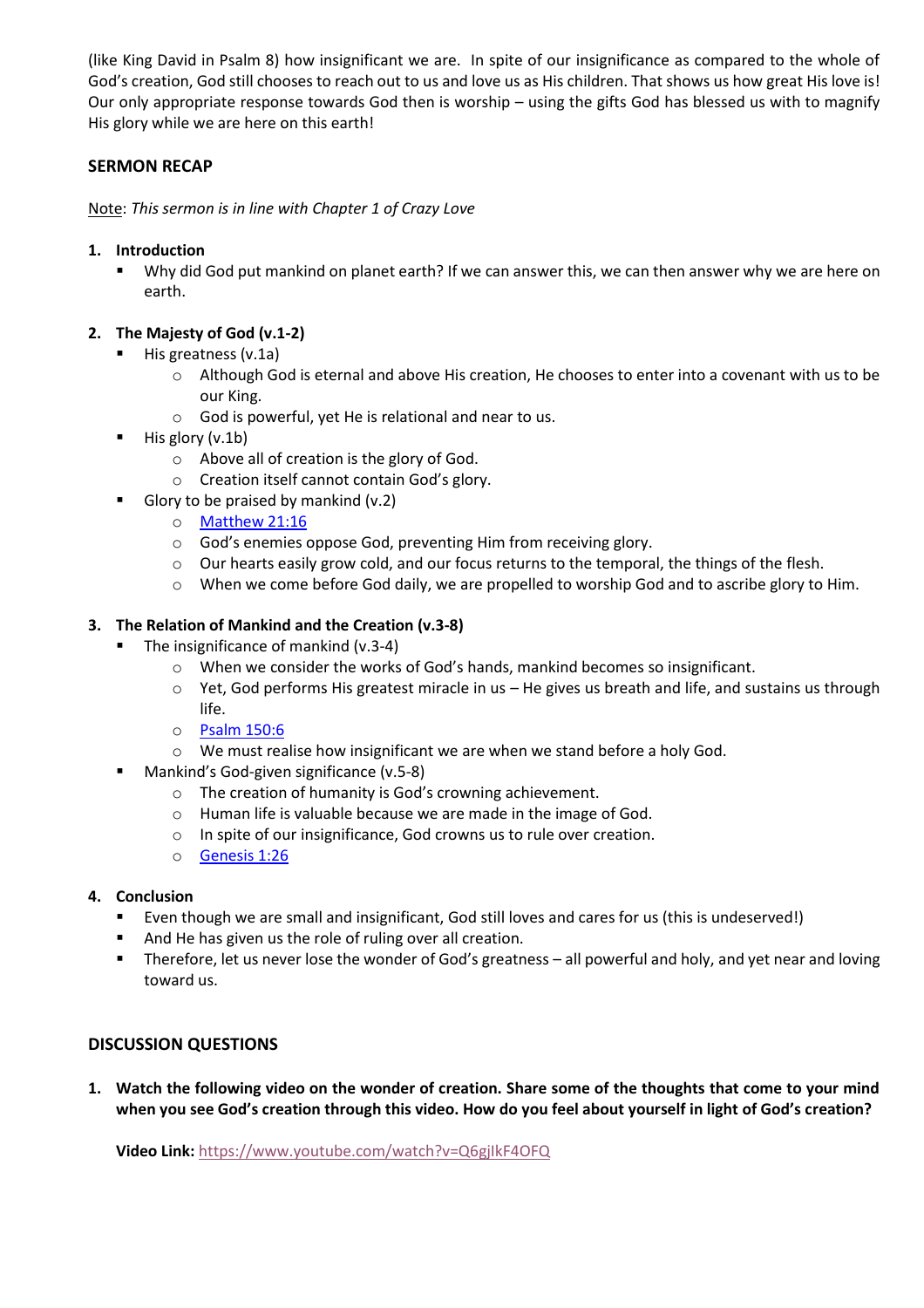## Leader's Notes

This is a recap question. As we see God's amazing creation, we would no doubt be so amazed at the details and wonders of His creation. From the multitude of planets and solar systems, to the tiniest of cells – all of these are His amazing, intricate creations. Yet, the God who is so much bigger than the largest galaxies chooses to love and shepherd human beings like you and me. In spite of His greatness, He came down from heaven and paid the price for our sins. That is how great our God is!

# **Transition**

God could have chosen to ignore us and leave us to die in our sins. Yet, He reached out and loved us and provided a way for us, in spite of His greatness!

# **2. Therefore, how then should we live knowing that God is so great and chooses to love insignificant people like us?**

## Leader's Notes

Firstly, we must always remember that we have value because we are God's creation, and God bought us with a price – His one and only Son. We must never forget how valuable we are in His sight especially during seasons of self-doubt and difficulties.

Secondly, we must count it a privilege to live a life of service unto the Lord. In spite of His greatness, He invites us to participate in His redemptive work on this earth. Therefore, let us not grow weary of serving Him with our gifts so that we can reveal His glory while we are here on earth! What a privilege it is to be partnering and serving this Great God, the Creator of all things in heaven and on earth!

# **3. Why do you think we lose our wonder of God's greatness so easily? How can we avoid that from happening?**

#### Leader's Notes

Our human nature is such that we get distracted easily by the various things in this world – be it our careers, our children, our desires, etc. In order to sustain our wonder of God, we need to consistently set aside time to come before Him and to discover Him through His Word and through personal worship.

For some of us, we have lost our wonder because we have been disappointed with God as a result of a tragedy, unmet expectations, disappointments with the church, etc. God wants to heal your heart first before you can once again discover His greatness. Therefore, seek to work out these issues in your life first with a more mature believer, and that individual can guide you towards a Biblical perspective of the events in your life and lead you back into a thriving relationship with God.

#### Closing

Let us never forget that our God is so great. Each time when we look at the sky or nature, or even the people around us, let us remember that our God made them all so that His glory and greatness can be revealed through them! God is so great, but yet He chooses to be near us and in us. How amazing is that! Therefore, let us live lives of worship in light of God's greatness – because only He is great and worthy of ALL our praise.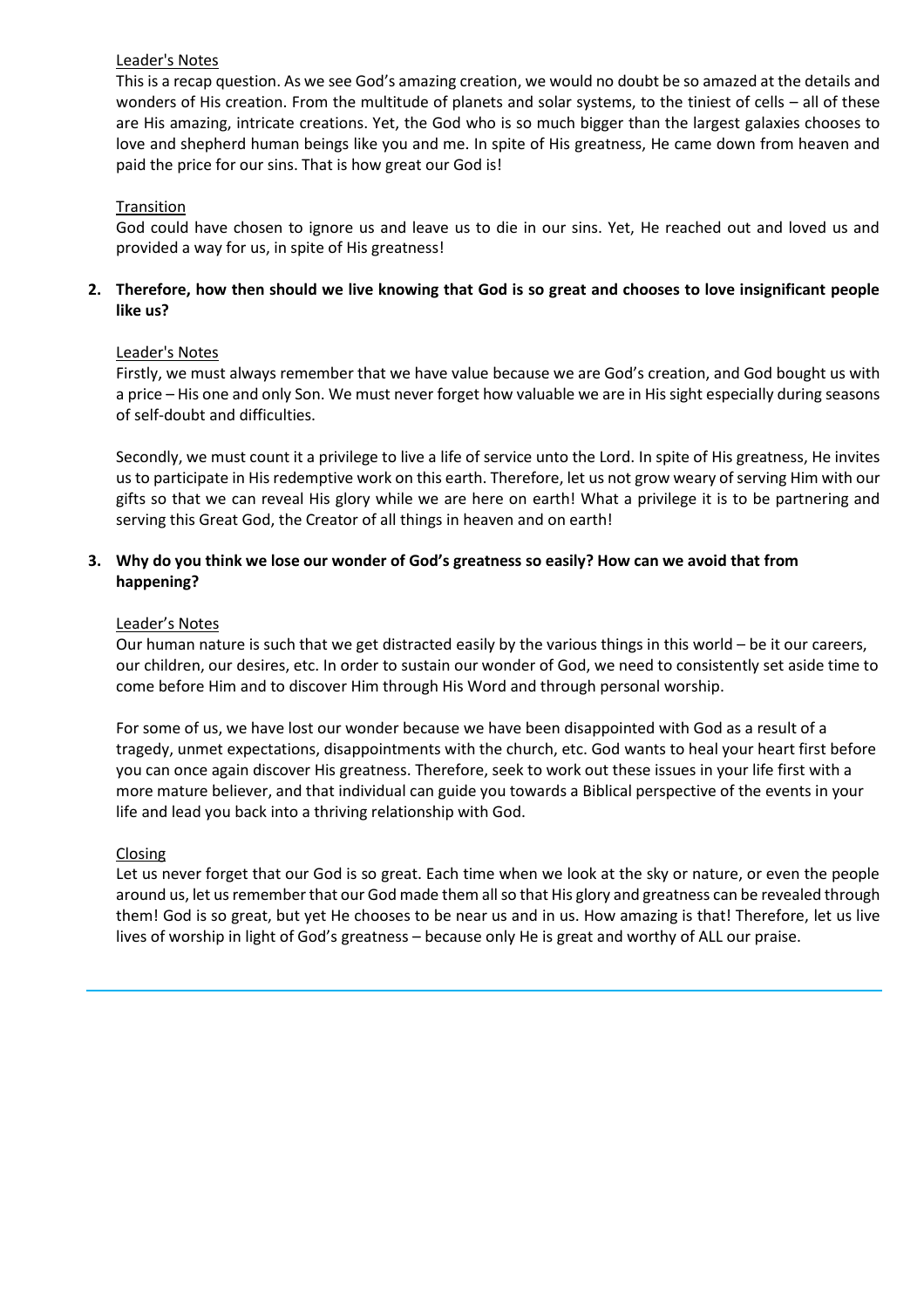

Consider dividing the group into micro-groups for a deeper time of sharing as well as praying for the following items:

## **1. Sermon Application**

- We will never forget that in spite of how insignificant we are, God chooses to shepherd and love us.
- We will count it a privilege to live our lives to magnify His glory all the days of our lives.

## **2. COVID-19 in Singapore**

- a. Pray that the spread of the Delta variant will be stopped.
- b. Continued progress in Singapore to overcome the negative economic and social impact of the current crisis.
- c. Pray for those whose livelihood have been directly impacted by this pandemic, especially those in F&B.
- d. Pray that more Singaporeans will be vaccinated so that they will be shielded from side effects of COVID-19.
- e. Healing and comfort for those who are sick and suffering.
- f. Protection and guidance for healthcare professionals at the frontline; giving them wisdom, courage, and strength to confront this crisis.

## **3. The World**

- a. A swift end to the COVID-19 crisis globally, especially in India and the rest of South Asia.
- b. For protection for our brothers and sisters in Myanmar from any injustice and persecution.



- 1. **Bible Reading Plan.** You can access our 2-Year Bible Reading Plan 2021-2022 by visiting [https://rlc.sg/brp2021.](https://rlc.sg/brp2021)
- 2. **Upcoming Sermon Series: Following Christ 10 Jul - 14 Aug.** Jesus' call to discipleship is to follow a Person "deny yourself, take up the cross and follow Me" (Mat. 16:24). Following Christ is a very distinct life. In daily interactions with others, people should see and feel the One whom we follow. The question would be: Is God the main character in your life, or is life mainly about you? In this series, we look at what it means to follow Christ – to be so amazed by who He is that we march to the beat of a different drum and live as a people who truly belong to Him.
- 3. **Prayer Ministry**. If you require prayer ministry for any issues you face (e.g. unforgiveness, demonic oppression, etc.), you can sign up for RLC's RTF ministry: <https://bit.ly/rlcrtf>
- 4. **COVID-19 Vaccine & The Christian.** Watch the recording of the panel session here: [https://rlc.sg/covidpanel.](https://rlc.sg/covidpanel) For additional resources: [https://linktr.ee/covidpanel.](https://linktr.ee/covidpanel)
- 5. **Joining the Family.** Sat, 7 Aug 10.30am-12.30pm. In-person at Faith Chapel (Level 2). Sign up online at [rlc.sg/jointhefam](https://rlc.sg/jointhefam) by Sun, 25 Jul. For more information, please contact Karen Koh a[t karenkoh@riverlife.org.sg.](mailto:karenkoh@riverlife.org.sg)